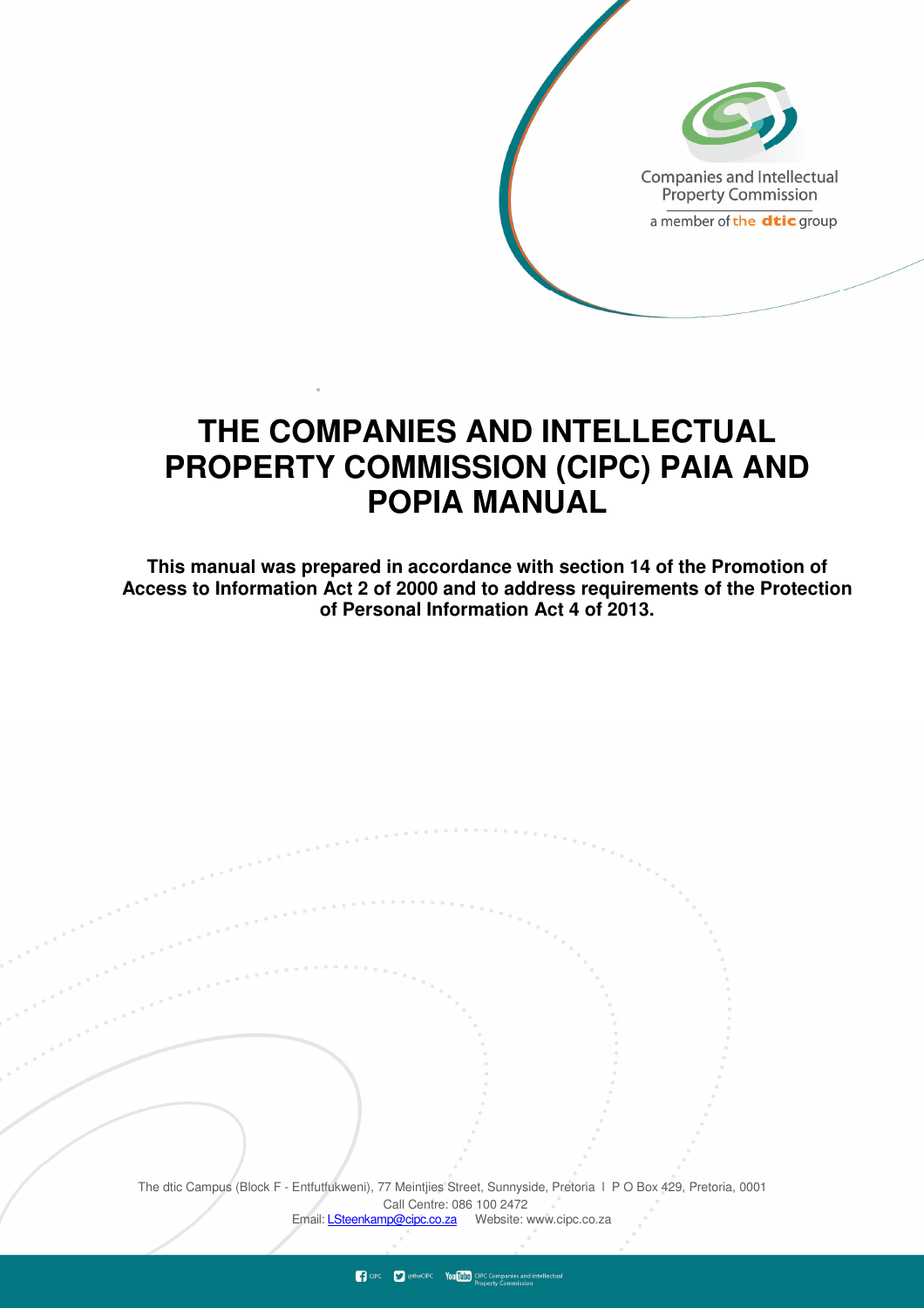## **TABLE OF CONTENTS:**

## **1. The Promotion of Access to Information Act (PAIA) 2 of 2000**

• Overview

## **2. Description of public body – CIPC**

- Establishment and mandate
- Structure
- Functions
- Mission and Vision
- **3. Contact Details**
- **4. Section 10 Guide**
- **5. How to request Access to a Record Held by the CIPC i.t.o PAIA** 
	- Records held by CIPC
- **6. The CIPC is a Public Body Defined in Section 1(b)(ii)** 
	- Applicability of Section 14(e) and (f) of PAIA to CIPC records.
- **7. How to participate in/or influence the formation of policy, the exercise of powers or performance of duties**
- **8. Remedies**

## **9. Protection of Personal Information that is processed by CIPC**

- Minimum conditions for lawful processing of personal information
- Purpose of processing of personal information
- Categories of data subjects and personal information relating thereto
- Recipients of personal information
- Cross-border flow of personal information
- Description of information security measures implemented by CIPC
- Objections to the processing of personal information by data subjects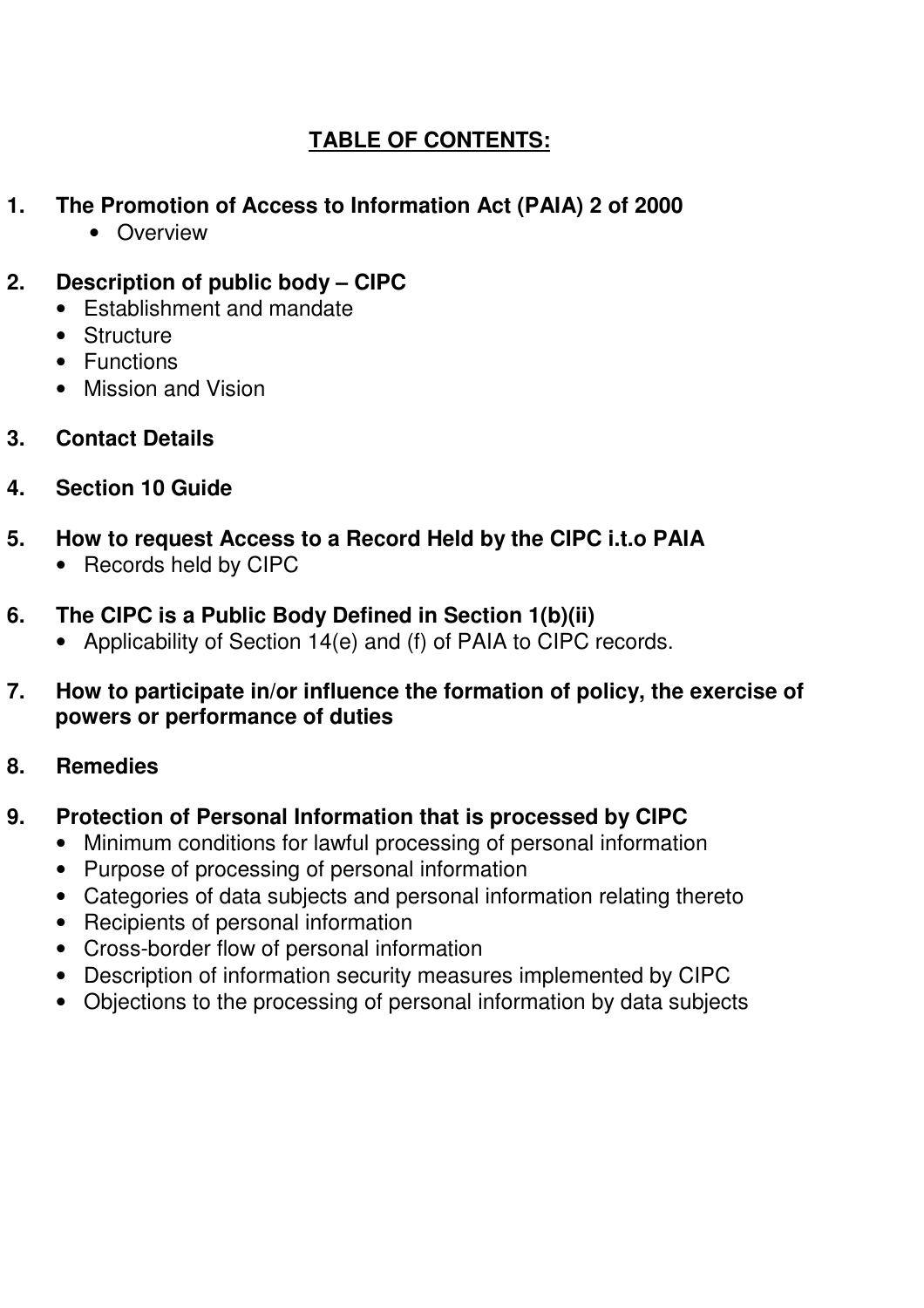

#### **1. THE PROMOTION OF ACCESS TO INFORMATION ACT (hereinafter referred to as PAIA) ACT 2 OF 2000**

PAIA was passed by parliament in 2000 and came into force in 2001. This legislation gives effect to the right of access to information held by public and private bodies. The access to information held by the State is a constitutional right, enshrined in section 32 (1)(b) of the Constitution of the Republic of South Africa. However, the right of access to information held by a public or private body may be justifiably and reasonably limited, in a manner that balances the right to information with other rights that may exist in terms of legislation.

PAIA requires the CIPC to compile a manual that provides information on the categories of records it holds, as well as the process for requesting access to the information. This Manual is compiled in terms of section 14 of PAIA in order to comply with the requirement and further detail the process to be followed when a request for access to information is made to CIPC.

#### **2. DESCRIPTION OF PUBLIC BODY - CIPC**

#### **Establishment and mandate:**

CIPC was established as a juristic person to function as an organ of state within the public administration, but as an institution outside the public service, as described in Section 185(1) of the Companies Act, 71 of 2008.

The Commission's objectives, which also embodies its mandate, are detailed in Section 186 of the Companies Act,71 of 2008 and include, but are not limited to:

- The effective registration and maintenance of companies, co-operatives, and intellectual property rights;
- Making the information contained in these registers available to the public;
- The promotion of education and awareness of company and intellectual property laws;
- To ensure compliance with the Companies Act and other applicable legislation; and
- To see to the enforcement of applicable legislation.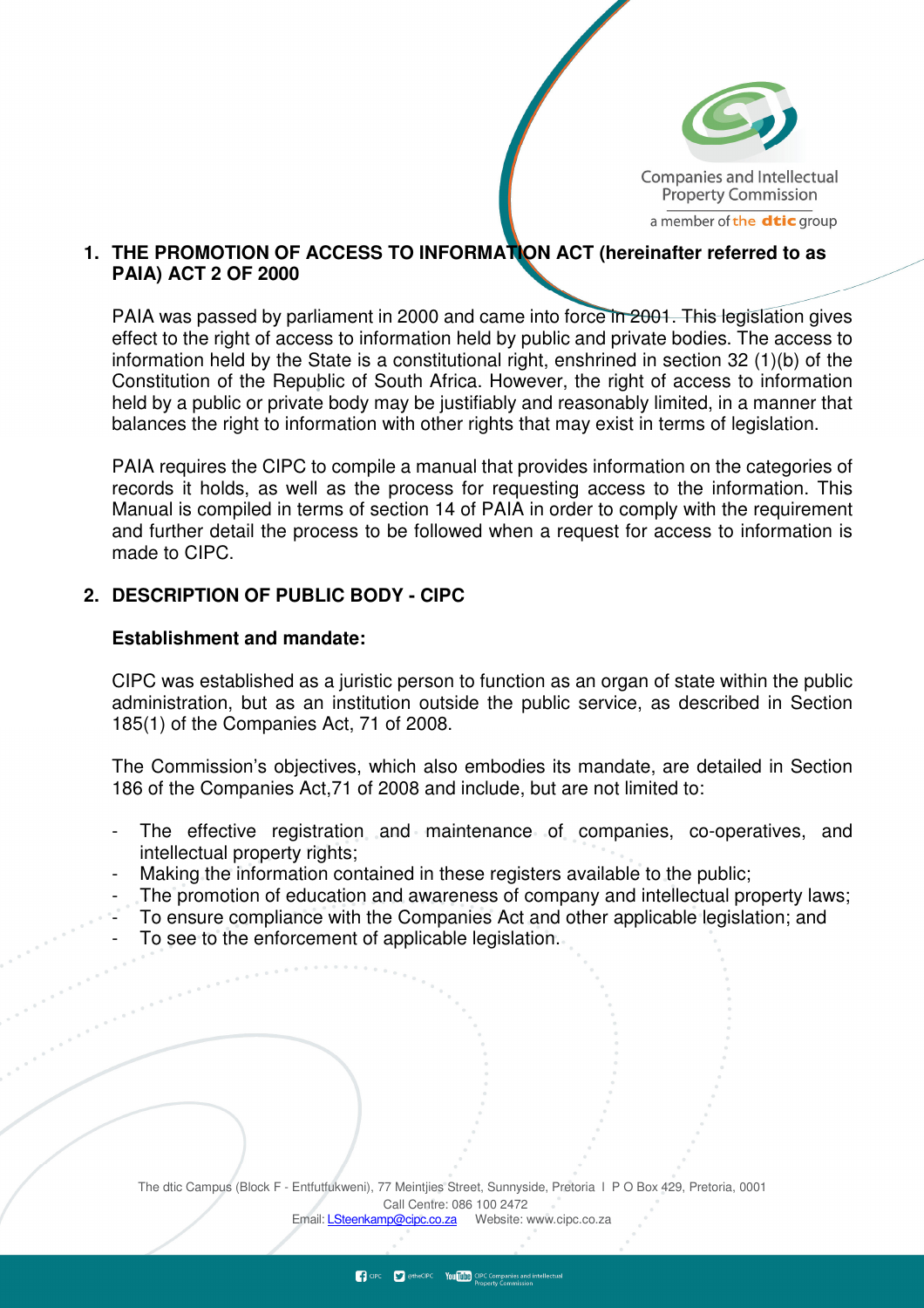**Structure**:

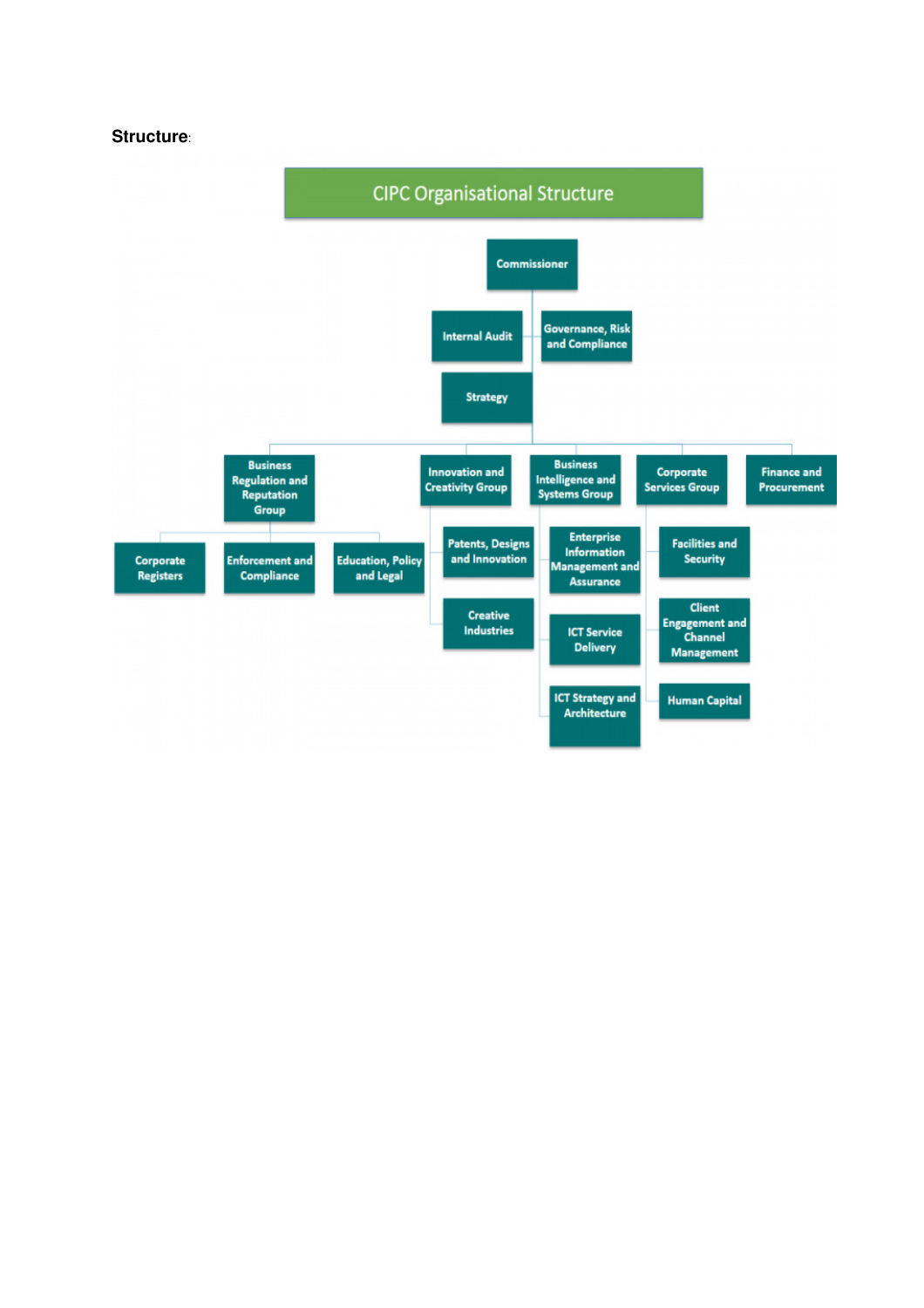

**Companies and Intellectual Property Commission** 

a member of the **dtic** group

### **Functions of the CIPC: (Detailed in Section 187 of the Companies Act, 71 of 2008)**

- Registration of Companies, Co-operatives and Intellectual Property Rights (trademarks, patents, designs and copyright) and maintenance thereof.
- Disclosure of the information on its business registers efficiently and effectively.
- Promotion of education and awareness of Company and Intellectual Property Law.
- Promotion of compliance with relevant legislation.
- Efficient and effective enforcement of the Companies Act.
- Monitoring compliance with and contraventions of financial reporting standards, and making recommendations thereto to Financial Reporting Standards Council (FRSC)
- Licensing of Business Rescue Practitioners.
- Report, research and advise the Minister on matters of national policy relating to Company and Intellectual Property law.
- Perform any related functions assigned to it by legislation, etc.

### **The CIPC's mission and vision:**

To be a reputable world class regulator of business entities and intellectual property rights and in doing so making it as easy and attractive as possible to do business in South Africa.

#### **1. CONTACT DETAILS**

| <b>Public Body</b>         | <b>Companies and Intellectual Property</b><br><b>Commission (CIPC)</b> |
|----------------------------|------------------------------------------------------------------------|
| <b>Information Officer</b> | Adv. Rory Voller                                                       |
|                            | Commissioner                                                           |
| <b>Physical Address</b>    | The dtic Campus, (Block $F$ – Entfutfukweni),                          |
|                            | 77 Meintjies Street, Sunnyside, Pretoria                               |
|                            |                                                                        |
|                            | P.O Box 429, Pretoria                                                  |
| <b>Telephone Number</b>    | 012 394 9973                                                           |
| Fax Number                 | 012 394 1015                                                           |
| <b>Call Centre</b>         | 086 100 2472                                                           |
| E-mail address             | RVoller@cipc.co.za                                                     |
| Website                    | www.cipc.co.za                                                         |

The Information Officer, has duly designated the person below as Deputy Information Officer to render CIPC as accessible as reasonably possible for the requesters of its records in terms of PAIA: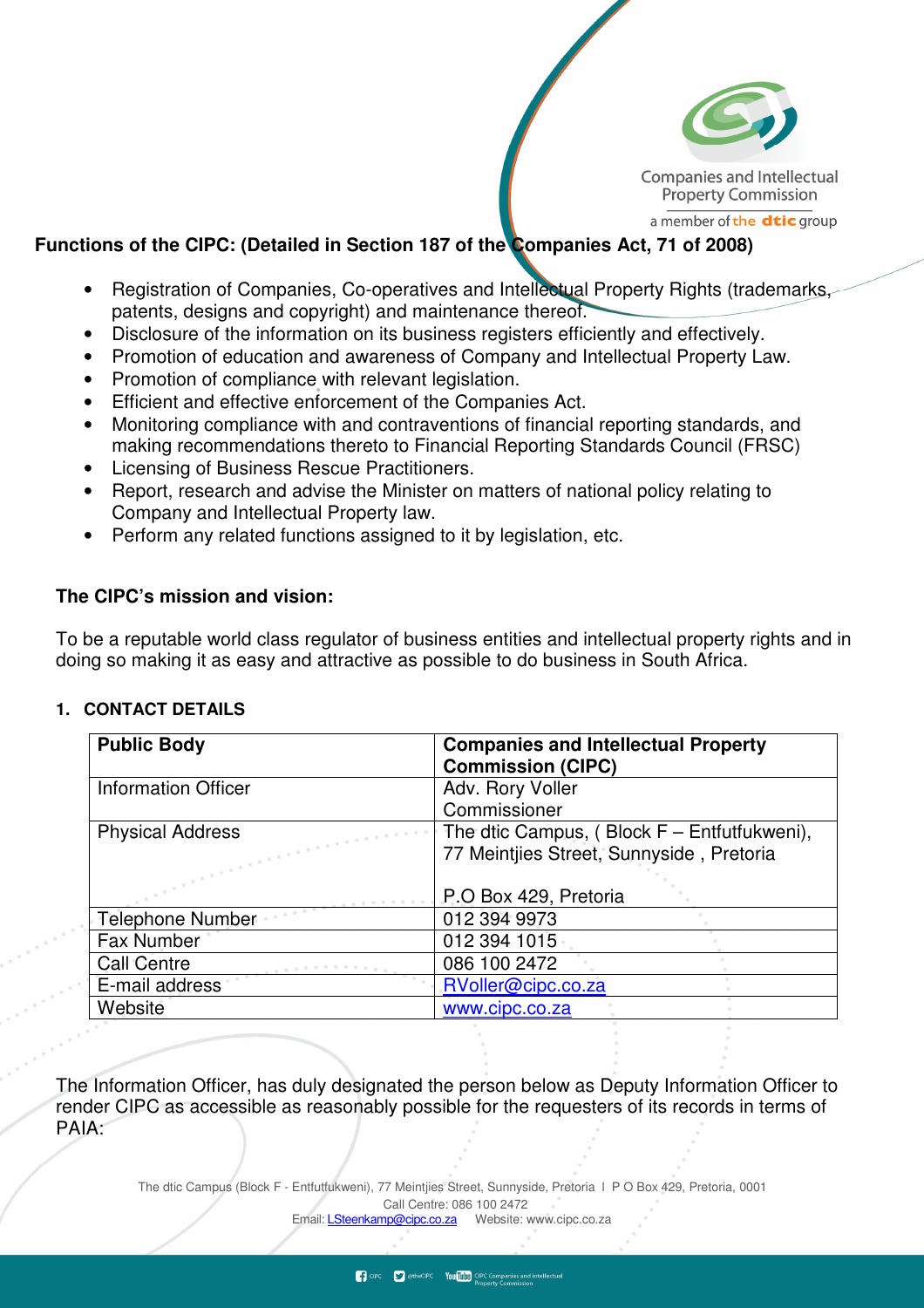| <b>Public Body</b>         | <b>Companies and Intellectual Property</b><br><b>Commission (CIPC)</b>                    |
|----------------------------|-------------------------------------------------------------------------------------------|
| Deputy Information Officer | Mrs. Lucinda Steenkamp<br>Snr Legal Advisor: Corporate legal                              |
| <b>Physical Address</b>    | The dtic Campus, (Block $F$ – Entfutfukweni),<br>77 Meintjies Street, Sunnyside, Pretoria |
| <b>Postal Address</b>      | P.O Box 429, Pretoria                                                                     |
| <b>Call Centre</b>         | 086 100 2472                                                                              |
| E-mail address             | paia@cipc.co.za<br>popia@cipc.co.za                                                       |
| Website                    | www.cipc.co.za                                                                            |

## **2. SECTION 10 GUIDE: HOW TO USE PAIA**

The South African Human Rights Commission (SAHRC) was established in terms of section 18(b) of the Constitution of South Africa 1996. It is the national institution established to entrench constitutional democracy and appointed to administer PAIA.

The Human Rights Commission must, in terms of Section 10 of PAIA, compile a guide containing such information which may be required by a person who wishes to exercise any right contemplated in PAIA.

Should you require further information regarding PAIA and / or wish to contact the SAHRC please visit their website at http://www.sahrc.org.za.

The Office of the Information Regulator moved from the South African Human Rights Commission to the Department of Justice with the inception of the Protection of Personal Information Act ("POPIA"), 4 of 2013 – www.inforegulator.org.za

The Information Regulator (South Africa) is an independent body established in terms of section 39 of POPIA. The Information Regulator is, among others, empowered to monitor and enforce compliance by public and private bodies with the provisions of the Promotion of Access to Information Act, 2000, and the Protection of Personal Information Act, 2013.

## 3. **HOW TO REQUEST ACCESS TO A RECORD HELD BY THE CIPC I.T.O PAIA**

- 1. The person requesting access to information (Requester) must use the prescribed form (Form A below) to make the request.
- 2. The request must be addressed to the Deputy Information Officer, using the contact details as indicated herein and submit the application via e-mail.
- 3. The requester must provide sufficient information on the request form to enable the Deputy Information officer to identify the information requested.
- 4. The Requester should choose the preferred form of access (view, obtain a copy, paper or electronic format etc.).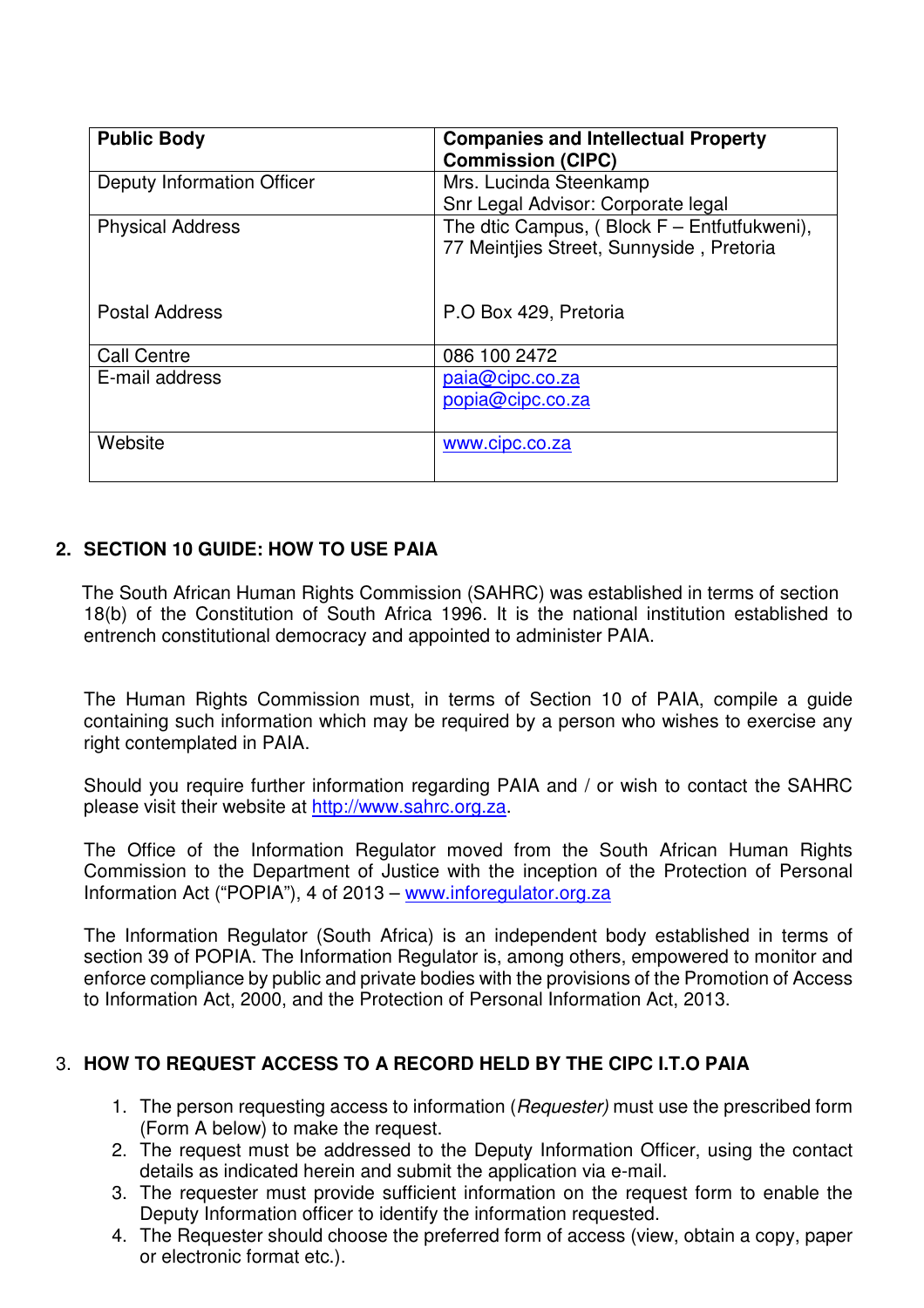

- 5. Records held by the public body can only be provided in the language in which the record is held.
- 6. In the event of a Requester making a request on behalf of another person, the Requester must submit proof of the capacity in which the request is made.
- 7. Where access to information has been granted, the Requester must pay an access fee for the reproduction, location and preparation of copies or transcripts of the information and for time reasonably required in excess of the prescribed hours estimated in the Act for these purposes, in order to disclose the information.
- 8. The Deputy Information Officer will inform the Requester of his/her decision to grant or refuse access to the information requested within thirty (30) days following receipt of the request. In the event that a request for information involves a third party, the Deputy Information Officer may extend the thirty day period mentioned above , by up to, but not exceeding a further thirty (30) days in order to give a third party the chance to make representations
- 9. Forms to request information: http://www.cipc.co.za/index.php/Access/companies/.

#### **Records held by CIPC:**

The CIPC is tasked with establishing and maintaining a companies' register as well as any other register contemplated in the Companies Act, or in any other legislation that assigned a registry function to the Commission. Additional to maintaining such registers, the Commission must make the information available to the public and other organs of state, as effectively and efficiently as possible.

For more details regarding the categories of records held by CIPC, please visit the CIPC website: www.cipc.co.za

#### 4. **THE CIPC IS A PUBLIC BODY AS DEFINED IN SECTION 1(b)(ii) of PAIA**

Section 14(e) and (f) of PAIA provides for a public body to provide information regarding the categories of records of the body, which are available to the public without a person having to request access in terms of PAIA.

Most of the information held by CIPC is available to the public as per the Companies Act, 71 of 2008 and the process for requesting same is detailed on the CIPC website.

#### **Access to CIPC services:**

Visit our website: www.cipc.co.za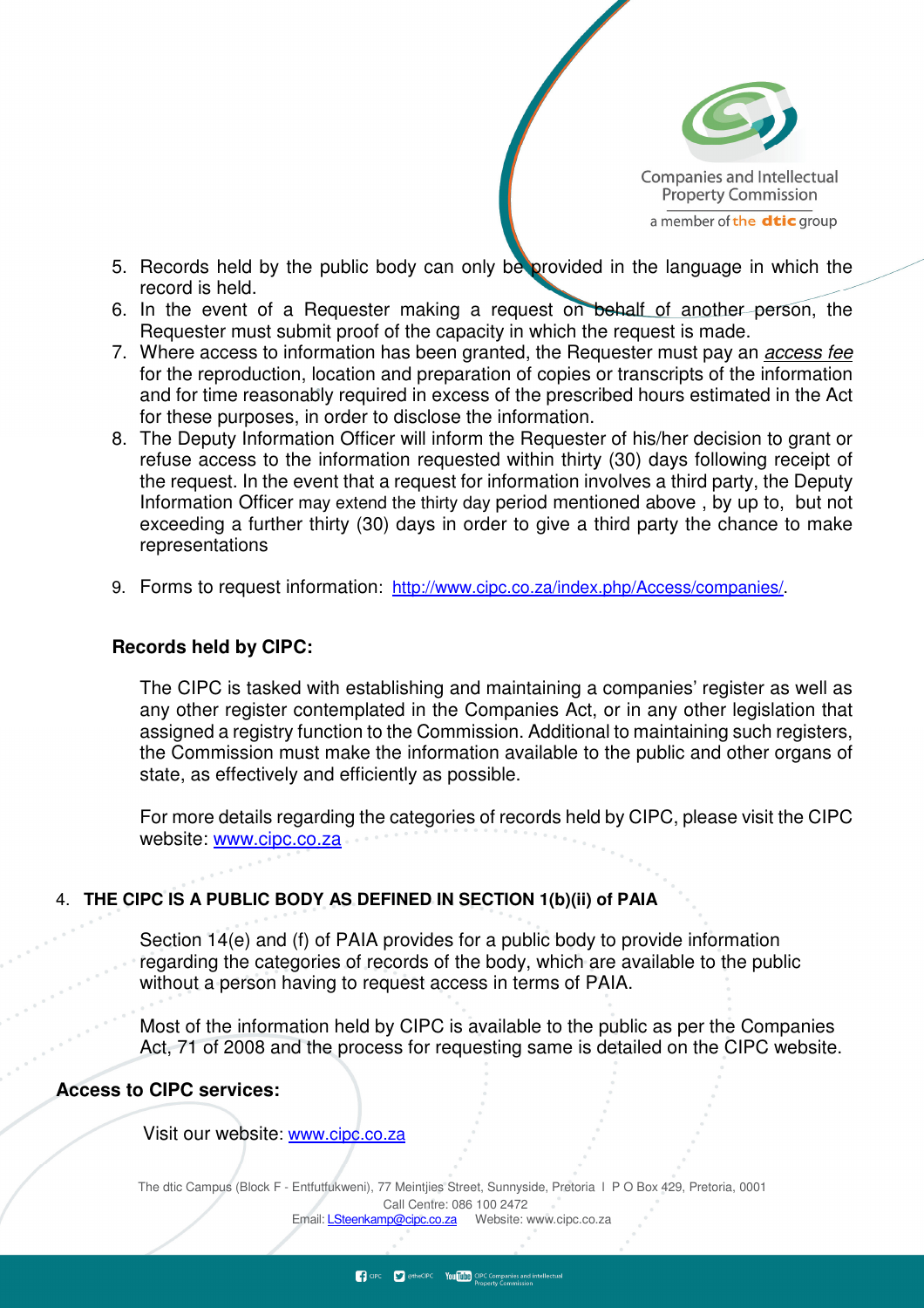## 5. **HOW TO PARTICIPATE IN OR INFLUENCE-**

### i. **The formulation of policy, the exercise of powers or performance of duties**

- Public Workshops;
- Stakeholder forums workshops;
- Discussions/workshops with government departments;
- Webinars;
- Publications on the CIPC website; and
- Collaboration endeavors.

### 6. **REMEDIES**

A requester may apply to court for a review of a decision of the CIPC if they are not satisfied with the decision thereof as contemplated in sections 78 – 82 of PAIA.

## **7. PROTECTION OF PERSONAL INFORMATION THAT IS PROCESSED BY CIPC**

### **Minimum conditions for lawful processing of personal information:**

POPIA provides for the minimum conditions for lawful processing of personal information by a responsible party. These conditions may not be derogated from unless specific exclusions apply as outlined in POPIA.

CIPC (as a public body) needs to process personal information relating to both individual and juristic persons in order to carry out its business and organisational functions. The manner in which this information is processed and the purpose for which it is processed is determined by the Companies Act, 71 of 2008 and other legislation referred to in the Companies Act. The CIPC is accordingly a responsible party for the purposes of POPIA and will ensure that the personal information of a data subjects:

- a) is processed lawfully, fairly and transparently. This includes the provision of appropriate information to data subjects when their data is collected by CIPC, in the form of privacy policies or data collection notices and/or general consent. The CIPC also have a legal basis (for example, legislatively) to process personal information;
- b) is processed only for the purposes for which it was collected with specific consideration of the exemptions highlighted in section 38 of POPIA;
- c) will not be processed for a secondary purpose unless that processing is compatible with the original purpose, or the public body is exempted in terms of section 38 of POPIA;
- d) is adequate, relevant and not excessive for the purposes for which it was collected;
- e) is accurate and kept up to date;
- f) will not be kept for longer than necessary;
- g) is processed in accordance with integrity and confidentiality principles; this includes physical and organisational measures to ensure that personal information, in both physical and electronic form, are subject to an appropriate level of security when stored, used and disclosed by CIPC, in order to protect against access and acquisition by unauthorised persons and accidental loss, destruction or damage;
- h) is processed in accordance with the rights of Data Subjects, where applicable.

## **Purpose of the processing of personal information by the CIPC:**

As outlined above, personal information may only be processed for a specific purpose. The purpose of POPIA as it pertains to the CIPC is to -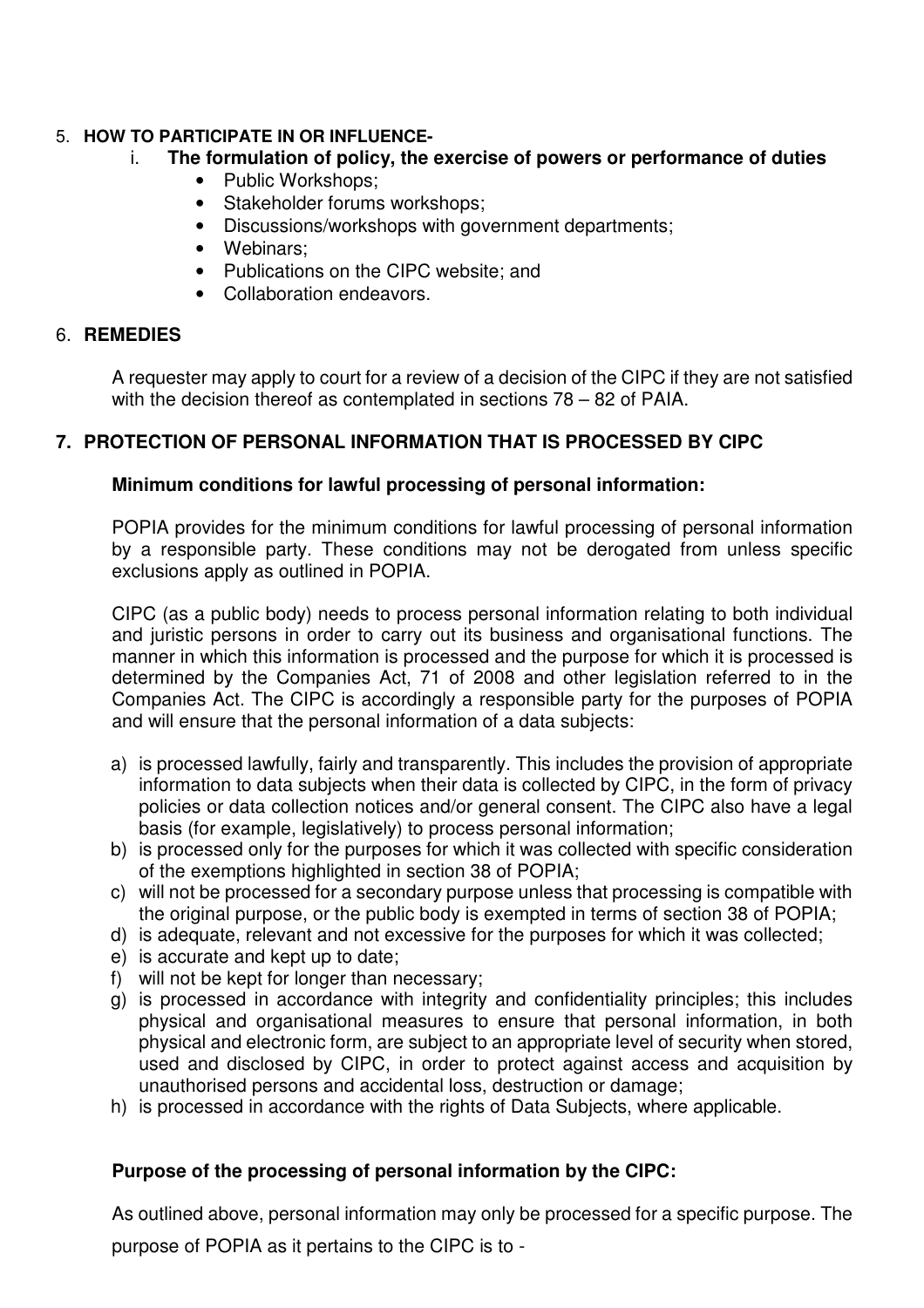

**"(a) give effect to the constitutional right to privacy, by safeguarding personal information when processed by a responsible party, subject to justifiable limitations that are aimed at-** 

**(i) balancing the right to privacy against other rights, particularly the right of access to information;"** 

POPIA must be interpreted in such a manner that –

**"does not prevent any public or private body form exercising or performing its powers, duties and function in terms of the law as far as such powers, duties and functions relate to the processing of personal information and such processing is in accordance with this Act or any other legislation"** 

### **Categories of data subjects and personal information:**

As per section 1 of POPIA, a data subject may either be a natural or a juristic person. The various categories of data subjects that the CIPC processes personal information on and the types of personal information relating thereto is listed below:

- **a) Clients & service providers**: Individual data subjects (directors, members, intellectual property right owners, etc.) as well as juristic persons (companies, close corporations and co-operatives).
	- Performing duties in terms of any legislation;
	- Operate and manage clients' accounts (customer accounts financial information);
	- Payment of invoices (service providers);
	- Updating and verifying information;
	- Communicating with customers (including direct marketing) by e-mail, sms, letter, telephone, CIPC website, processing platforms, government gazette or any other way that the CIPC need to communicate effectively and efficiently;
	- Carrying our market research, business and statistical analysis;
	- Any other administrative and operational purposes, including testing of systems;
	- Compliance with CIPC Regulatory requirements and other obligations;
	- Purposes relating to the agreement or business relationship or possible agreement or business relationships between the parties;
	- Any other reasonably required purpose relating to the CIPC and its functions and objectives.

The dtic Campus (Block F - Entfutfukweni), 77 Meintjies Street, Sunnyside, Pretoria l P O Box 429, Pretoria, 0001 Call Centre: 086 100 2472

Email: *LSteenkamp@cipc.co.za* Website: www.cipc.co.za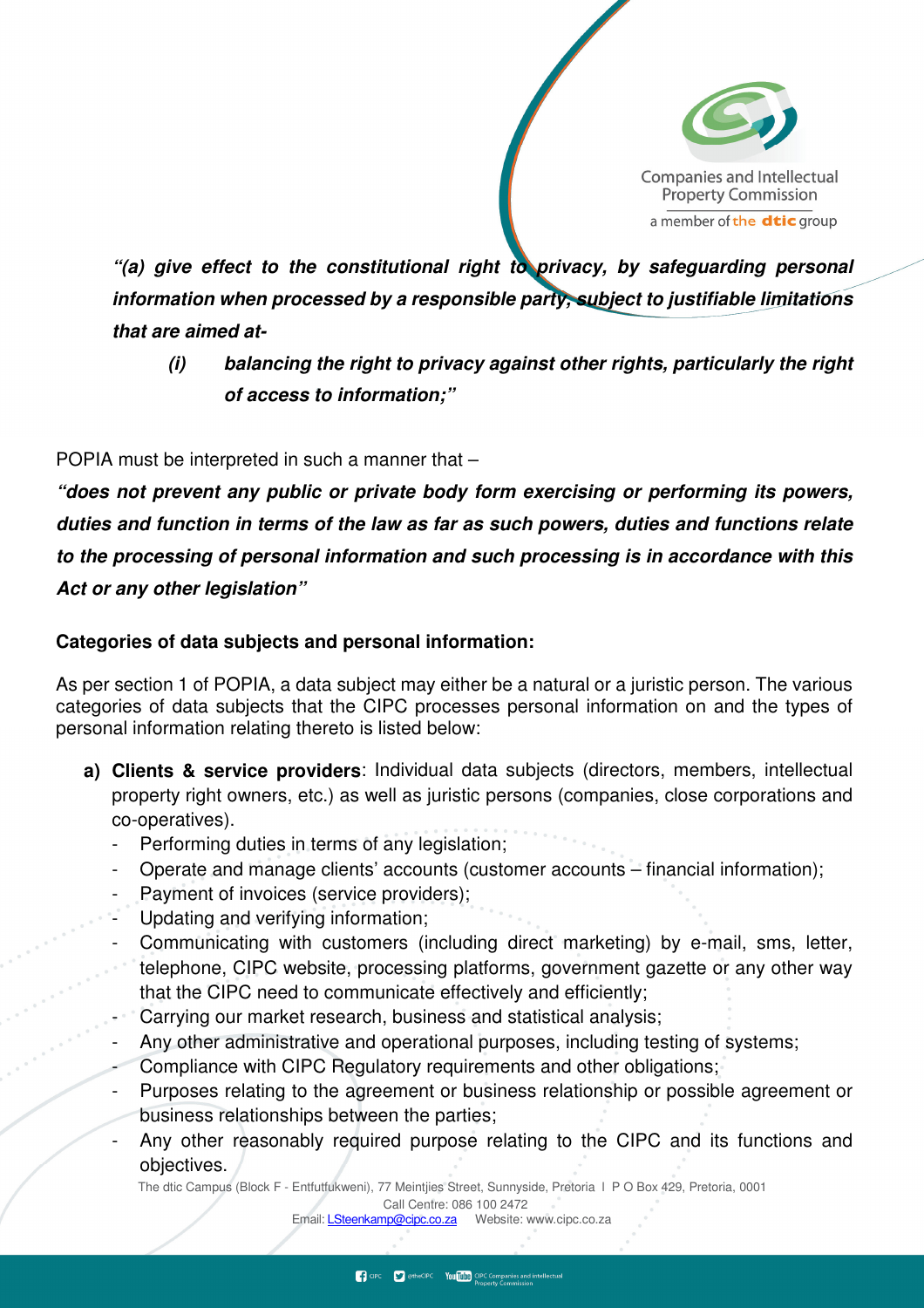- **b) Employees:** Individual data subjects employed with the CIPC.
	- Verification of applicant employees during recruitment processes;
	- General matters relating to employees;
	- Employment history & references;
	- Employment contracts;
	- Pension and Medical Aid (beneficiary & dependent information);
	- Payroll (banking and financial details);
	- Disciplinary action;
	- Training;
	- Leave records;
	- Performance evaluations;
	- Any other reasonably required purpose relating to the employment or possible employment relationship.

## **Recipients of personal information:** (access to personal information held by CIPC)

- Any payment system that the CIPC make use of;
- Regulatory or governmental (organs of state) authorities or ombudsmen, or other authorities, including tax authorities, where the CIPC has a duty to share information;
- Third parties to whom payments are made on behalf of CIPC employees;
- Financial institutions from whom payments are received on behalf of data subjects; (deposits into customer accounts);
- Any other operator not specified;
- Employees, contractors and temporary staff;
- Any member of the public upon application in the prescribed way and with payment of the prescribed fees – applicable specific to the information on any of the CIPC registers.

## **Cross-border flow of personal information:**

Section 72 of POPIA provides that personal information may only be transferred out of the Republic of South Africa if:

- a) the recipient country must be subject to a law similar to POPIA with regards to the protection of personal information; or
- b) the data subject consents to the transfer of their personal information; or
- c) transfer is necessary for the performance of a contractual obligation between the data subject and the responsible party;
- d) transfer is necessary for the performance of a contractual obligation between the responsible party and a third party in the interests of the data subject; or
- e) the transfer is for the benefit of the data subject, but it is impractical to obtain consent from the data subject.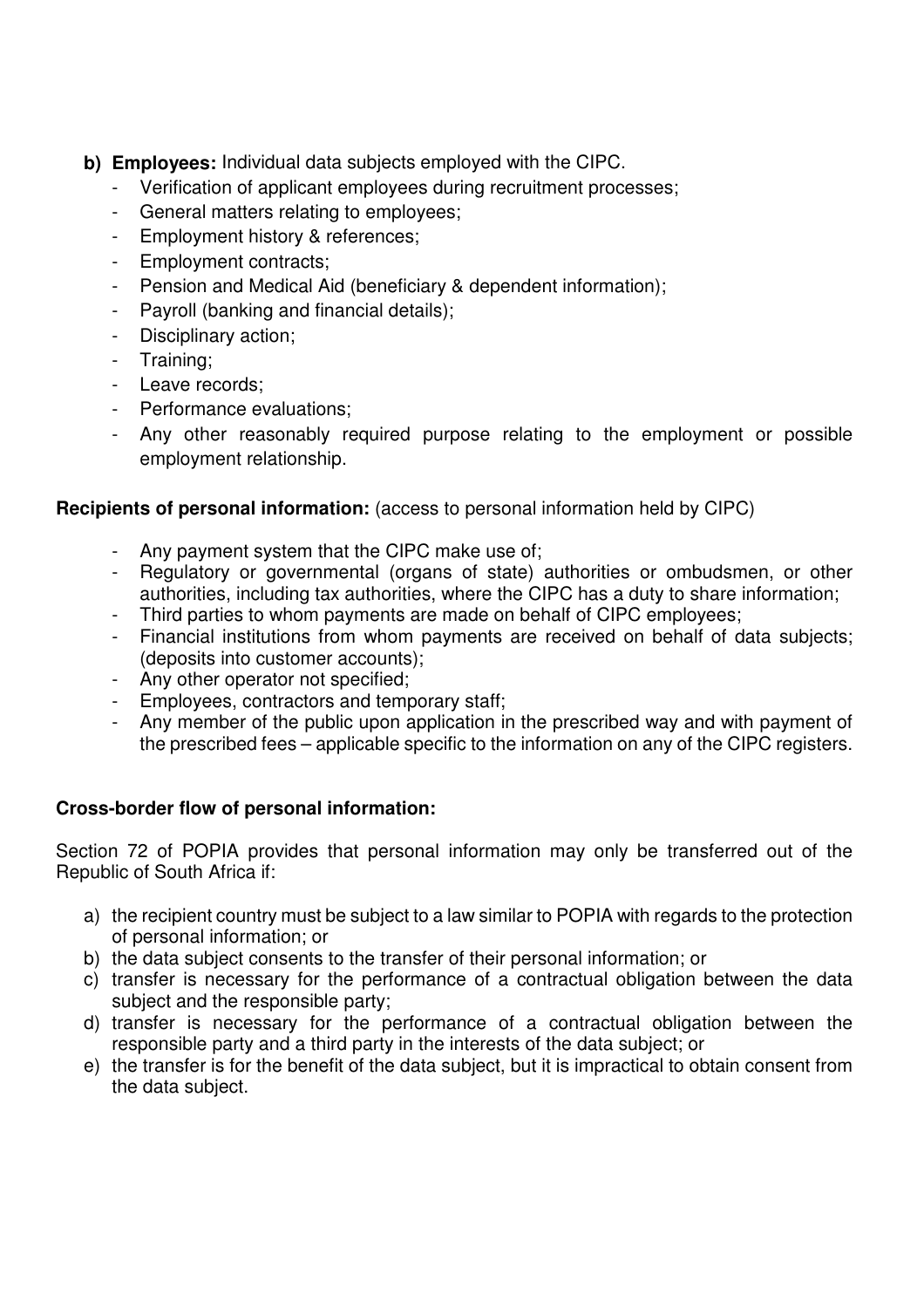

#### **Description of information security measures implemented by the CIPC:**

The CIPC undertakes to maintain the information security measures outlined below, in order to accomplish the objectives as outlined in the Companies Act and Protection of Personal Information Act. No specific details of information security measures are provided in this manual and the information provided below is to be interpreted as examples of how to achieve an adequate information security level. The CIPC may use alternative measures and adapt to technological security developments as needed.

#### **a) Access control**:

The CIPC shall implement suitable and reasonable measures in order to prevent unauthorized persons from gaining access to the data or information contained on the CIPC registers, albeit physical or electronic access.

#### **b) Data control:**

The CIPC undertakes to implement suitable measures to prevent the unauthorized manipulation of information or data, including copying, alteration, deletion of information on the CIPC registers or internal databases, containing personal information of CIPC employees, data subjects or customers.

#### **c) Data memory control**:

Suitable measures are in place and will be maintained in order to prevent unauthorized input into data memory and the unauthorized access, alteration or deletion of stored data (history of data subjects).

#### **d) User control:**

 $\begin{array}{c} \circ \\ \circ \end{array}$ 

Users of CIPC systems and databases are strictly controlled and measured – use access control, in line with the scope and to the extent covered by access permissions and authorizations. Measures to prevent data processing systems from being used by unauthorized persons are in place and maintained and monitored continuously.

#### **e) Security safeguards:**

Reasonable and identifiable risks to personal information in or under the control of the CIPC is identified and monitored on a continual basis and the relevant security safeguards are in place, such as firewalls, cyber security infrastructure and more.